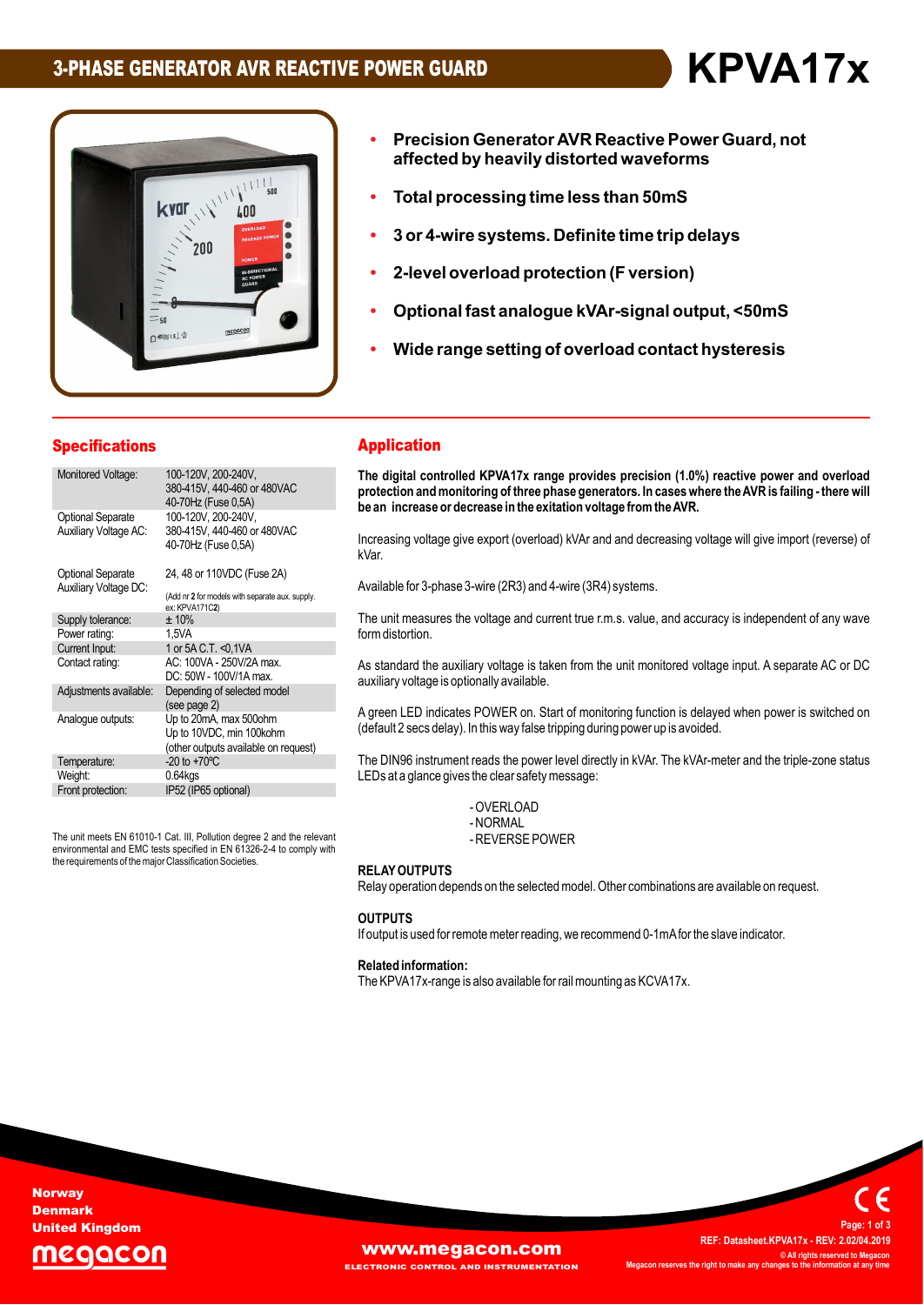#### **Description Contract Contract Contract Contract Contract Contract Contract Contract Contract Contract Contract Contract Contract Contract Contract Contract Contract Contract Contract Contract Contract Contract Contract Co**

### **KPVA171C - KPVA171H & KPVA176A - KPVA176H** Both

KPVA171C - KPVA171H & KPVA176A - KPVA176H<br>Both the reverse power (Import) relay (R1) and the overload (export) relay R2 is

used to trip the generator breaker.<br>Relay R3 is intended for notification of a reverse power condition, or can be used for local indication, as input to an alarm system etc. R1 and R3 will latch after trip.

R2 are non-latching and have a adjustable hysteresis.

|                                                         |                                | Configuration 3-Phase, 3-Wire (ZR3) |                                                                                                                                                                                                                                      | Meter: Bi-Polar 1 |                                                                  |  |                                                             |  |                                   |
|---------------------------------------------------------|--------------------------------|-------------------------------------|--------------------------------------------------------------------------------------------------------------------------------------------------------------------------------------------------------------------------------------|-------------------|------------------------------------------------------------------|--|-------------------------------------------------------------|--|-----------------------------------|
|                                                         | <b>REVERSE</b><br><b>POWER</b> | <b>OVER</b><br>LOAD                 | N/A                                                                                                                                                                                                                                  | Fail<br>Safe      | Latch                                                            |  | Fixed<br>Hysteresis                                         |  | Adjustable<br>Hysteresis          |
| R <sub>1</sub>                                          |                                |                                     |                                                                                                                                                                                                                                      |                   | $\star$                                                          |  |                                                             |  |                                   |
| R <sub>2</sub>                                          |                                |                                     |                                                                                                                                                                                                                                      |                   |                                                                  |  |                                                             |  |                                   |
| R <sub>3</sub>                                          |                                |                                     |                                                                                                                                                                                                                                      |                   | $\star$                                                          |  |                                                             |  |                                   |
| Model<br>KPVA171C*<br>KPVA171H<br>KPVA176A*<br>KPVA176H | <u>Latch</u><br>x<br>۰<br>x    | Output<br>X<br>χ                    | <b>Communication of the Communication of the Communication of the Communication of the Communist Communist Communist Communist Communist Communist Communist Communist Communist Communist Communist Communist Communist Communi</b> |                   | <b>Adjustments</b><br>Overload:<br>Reverse Power:<br>Hysteresis: |  | <b>Trip level</b><br>0-100% of FSD<br>0-20% of FSD<br>2-50% |  | Delay<br>0-30 secs<br>$0-30$ secs |

## **KPVA171F & KPVA171HF - KPVA176F & KPVA176HF** Config<br>Both the reverse power (Import) relay (R1) and the overload (export) relay R3 is

bused to trip the generator (Import) relay<br>used to trip the generator breaker.

used to trip the generator breaker.<br>Relay R2 is intended for trip of non-essential load or tripping of bus-tie breaker to<br>split up the system to reduce risk of total black out. split up the system to reduce risk of total black out.<br>R2 and R3 are non-latching and have a 10% fixed hysteresis.

#### Configuration: 3-Phase, 3-Wire (2R3) Meter: Bi-Polar 1

|                | <b>REVERSE</b><br><b>POWER</b> | <b>OVER</b><br>LOAD <sub>1</sub> | <b>OVER</b><br>LOAD <sub>2</sub> | Fail<br>Safe | Latch | Fixed<br>Hysteresis | Adjustable<br>Hysteresis |
|----------------|--------------------------------|----------------------------------|----------------------------------|--------------|-------|---------------------|--------------------------|
| R1             |                                |                                  |                                  |              |       |                     |                          |
| R <sub>2</sub> |                                |                                  |                                  |              |       |                     |                          |
| R <sub>3</sub> |                                |                                  |                                  |              |       |                     |                          |

 $\frac{1}{50}$  \  $\frac{1}{105}$  |

 **Latch Output \* <sup>X</sup> - - - \* <sup>X</sup> <sup>X</sup> - <sup>X</sup>** Model KPVA171F\* KPVA171HF KPVA176F\*<br>KPVA176HF

**Adjustments Trip <u>level</u>**<br> **Delay** Overload 1: 000% of FSD 0-30secs<br>
Overload 2: 0-400% of FSD 0-30secs<br>
Reverse Power: 0-20% of FSD 0-30secs  $\overline{a}$ <u>Trip level</u><br>0-100% of F9 บ- เบบ% or Fa<br>0-100% of Fa Hysteresis:

0-100% of FSD 0-30 secs<br>0-20% of FSD 0-30 secs<br>Fixed 10%

## **KPVA174C - <b>KPVA174H & KPVA177A - KPVA177H** Conf<br>Both the reverse power (Import) relay (R1) and the overload (export) relay R2 is

be the generator of the generator of the generator breaker.<br>Used to trip the generator breaker.

used to trip the generator breaker.<br>Relay R3 is intended for notification of a reverse power condition, or can be used<br>for local indication, as input to an alarm system etc. R1 and R3 will latch after trip. for local indication, as input to an alarm system etc. R1 and R3 will latch after trip.<br>R2 are non-latching and have a adjustable hysteresis.

#### Configuration: 3-Phase, 4-Wire (3R4) Meter: Bi-Polar 1

|                    | <b>REVERSE</b> | <b>OVER</b> | N/A                                             | Fail | Latch                           | Fixed                              | Adjustable           |
|--------------------|----------------|-------------|-------------------------------------------------|------|---------------------------------|------------------------------------|----------------------|
|                    | <b>POWER</b>   | LOAD        |                                                 | Safe |                                 | Hysteresis                         | Hysteresis           |
| R1                 |                |             |                                                 |      | ÷                               |                                    |                      |
| R <sub>2</sub>     |                |             |                                                 |      |                                 |                                    |                      |
| R <sub>3</sub>     |                |             |                                                 |      |                                 |                                    |                      |
| Model<br>KPVA174C* | Latch          | Output      | continuo dimensione communication<br>Bi-Polar 1 |      | <b>Adjustments</b><br>Overload: | <b>Trip level</b><br>0-100% of FSD | Delay<br>$0-30$ secs |

| moaer     | Laton | vutbut |                                    | Adiustments    | TIID IEVEI    | Delay       |  |
|-----------|-------|--------|------------------------------------|----------------|---------------|-------------|--|
| KPVA174C* |       |        | <b>Antipartments</b><br>Pos.<br>50 | :Dverload      | 0-100% of FSD | $0-30$ secs |  |
| KPVA174H  |       |        | Normal                             | Reverse Power: | 0-20% of FSD  | $0-30$ secs |  |
| KPVA177A* |       |        |                                    | Hysteresis:    | $2-50\%$      |             |  |
| KPVA177H  |       |        | Neg.                               |                |               |             |  |

## K**PVA174F &** K**PVA174HF -** K**PVA177F &** K**PVA177HF** Both the reverse power (Import) relay (R1) and the overload (export) relay R3 is

expected to the generator (Import) relay<br>Both the reverse power (Import) relay<br>used to trip the generator breaker.

used to trip the generator breaker.<br>Relay R2 is intended for trip of non-essential load or tripping of bus-tie breaker to<br>split up the system to reduce risk of total black out. split up the system to reduce risk of total black out.<br>R2 and R3 are non-latching and have a 10% fixed hysteresis.

#### Configuration: 3-Phase, **4-**Wire (**3**R**4**) Meter: Bi-Polar 1

|                | <b>REVERSE</b> | <b>OVER</b>       | <b>OVER</b>       | Fail | Latch | Fixed      |                          |
|----------------|----------------|-------------------|-------------------|------|-------|------------|--------------------------|
|                | <b>POWER</b>   | LOAD <sub>1</sub> | LOAD <sub>2</sub> | Safe |       | Hysteresis | Adjustable<br>Hysteresis |
| R1             |                |                   |                   |      |       |            |                          |
| R <sub>2</sub> |                |                   |                   |      |       |            |                          |
| R <sub>3</sub> |                |                   |                   |      |       |            |                          |
|                |                |                   |                   |      |       |            |                          |



The MEGACON policy is one of continuous improvement, consequently<br>equipment supplied may vary in detail from this publication.

Depending on application, select the model that matches the electrical installation.<br>If none of the listed models fit your purpose please contact Megacon for customer adaptation.





United Kingdom aacor

**Norway** Denmark

The

**[www.megacon.com](http://www.megacon.com)** 

Depending

**ECTRONIC CONTROL AND INSTRUMENTATION** 

**Uniquely MEGACON, simpler it can't be!**